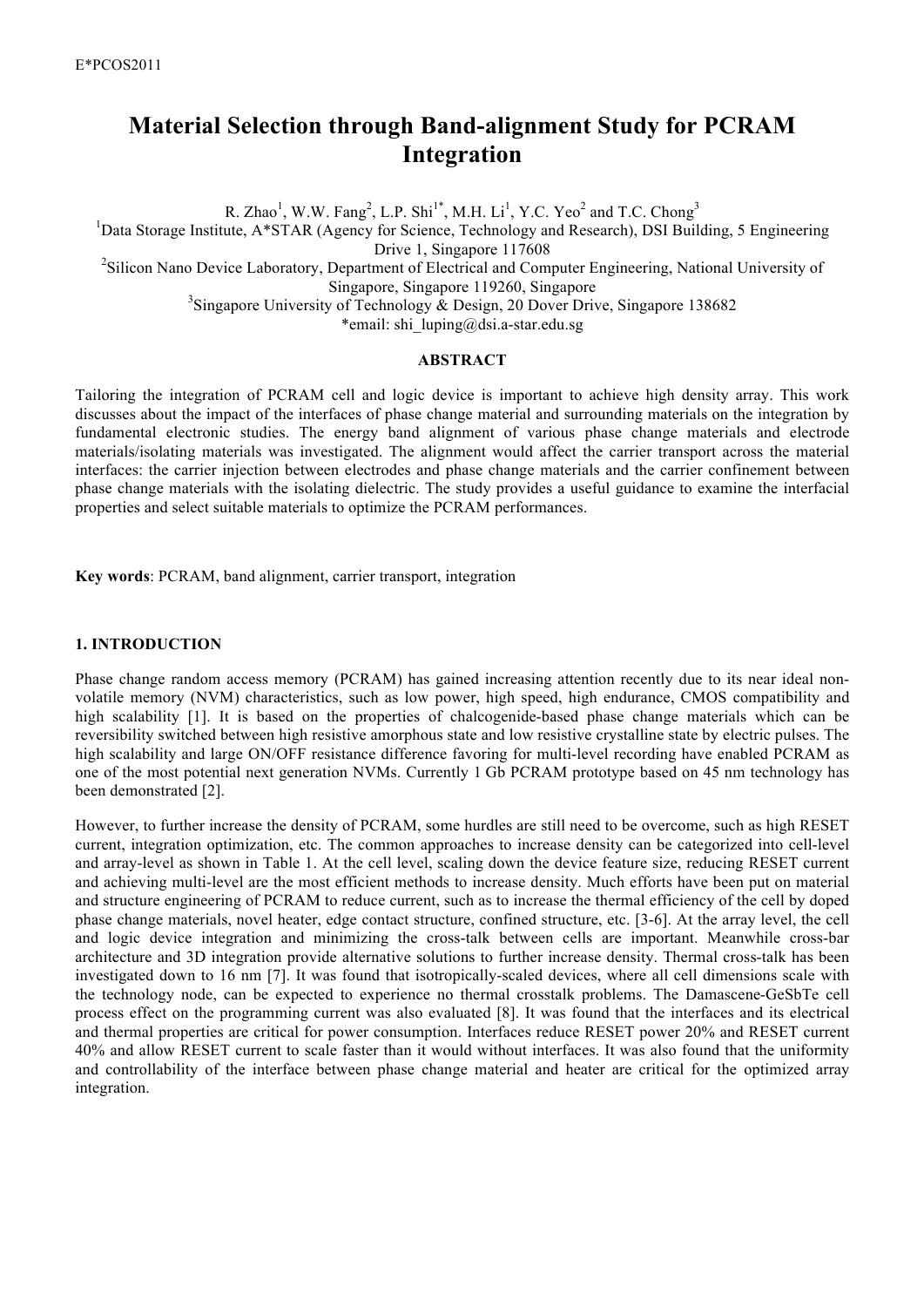#### Table 1 Common Approaches to Increase PCRAM Density

| Cell  | Scaling                                          | Material and structure engineering |  |  |
|-------|--------------------------------------------------|------------------------------------|--|--|
|       | Current reduction                                |                                    |  |  |
|       | Multi-level                                      |                                    |  |  |
| Array | PCRAM cell/logic device integration optimization | Cell efficiency, architecture      |  |  |
|       | Cross-talk minimization                          |                                    |  |  |
|       | Cross-bar architecture                           |                                    |  |  |
|       | 3D integration                                   |                                    |  |  |

With continuous size reduction of the PCRAM device, the importance of interfaces between materials becomes more evident. This work will discuss about the interfaces and material selection by fundamental electronic studies for PCRAM integration. Accurate knowledge of carrier transport at the interface between surrounding materials and phase change material could be necessary for further optimization of the device performance and to alleviate the RESET current requirement.

## **2. CONSIDERATIONS**

Fundamental electronic studies on the energy band alignment between two materials would be a useful tool to examine the interfacial properties and its implications on device performances. The energy band alignment clearly affects the carrier transport across material interfaces, and provides insights into the physics at these interfaces in a PCRAM device.

Fig. 1 shows a generic PCRAM cell integrating with a logic device, highlighting the various interfaces in the structure. For instance, between an electrode and phase change material, the band lineups would affect the contact resistance and the injection of carriers between the two materials, thereby affecting the current and hence the programming current. However at the interface between a dielectric and phase change material, the valence band offset and conduction band offset would influence the carrier confinement in the phase change material region during device operation, thereby affecting leakage current, which has a larger impact on high density PCRAM array. Examination of the energy band alignment of phase change materials with the surrounding materials will enable the screening and evaluation of potential material candidates, even before integrating them into devices. The results achieved will provide a systematic guideline in the selection of suitable materials for implementation into future phase change memory devices.



Fig. 1 Schematic drawing of a PCRAM cell integrating with a logic device

## **3. EXPERIMENTS AND RESULTS**

High resolution x-ray photoelectron spectroscopy (HRXPS) was used to establish the band structure lineup between two materials, X and Y. The band alignment may be obtained by determining the valence band offset 'Δ*Ev*' and conduction band offset 'Δ*Ec*' between the two materials. In general, there are two methods available to determine the valence band offset between two materials. In the first method, the valence band offset can be simply inferred from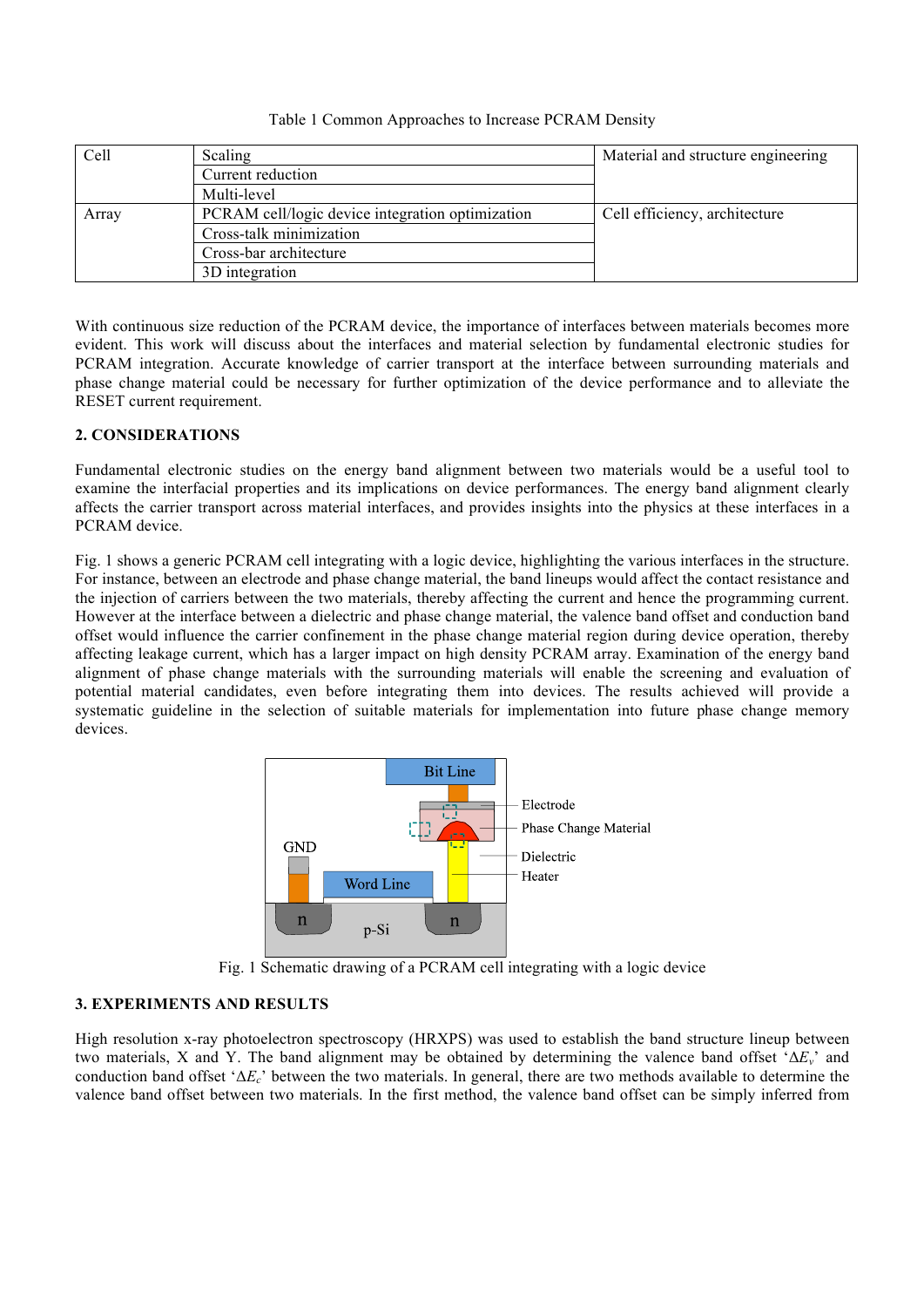the difference between the valence band maximum energies of the two materials [9]. However, when two materials are put together, a dipole generally exists at the interface, which can account for 30 % of the valence band offset and thus cannot be neglected [10]. Therefore in the second method, the valence band offset was determined by consideration of a combination of both the valence band and core level spectra as it provides a more intricate insight of what happens at the interface. This technique has been widely exploited to determine the band offsets in a myriad of heterojunction systems, as well as the examination of the Schottky barrier height at metal-dielectric or metalsemiconductor interfaces.

A precise determination of  $\Delta E_V$  can be obtained by employing a technique reported by Kraut et al [11]. The core level energies at the interface are taken into consideration. Fig. 2 shows a schematic flatband diagram at the interfaces between two semiconductor materials X and Y, where  $\Delta E_V$ ,  $\Delta E_C$  and  $\Delta E_{CL}$  refers to the valence band offset, conduction band offset and core level energy difference at the interface, respectively.  $E_V$ ,  $E_C$ , and  $E_{CL}$  are the valence band minimum, conduction band maximum and core level binding energies, while "*(i)*" represents the core level binding energy at the interface between the two materials. The bandgap of the materials is denoted by *Eg*. The Fermi level  $(E_F)$  is employed as the reference level, where binding energy  $(E_B)$  is taken to be zero.



Fig. 2 Schematic flatband diagram for the band line-up (a) at the interfaces between two semiconductor materials, X and Y and (b) at a metal/ semiconductor interface.

The governing equations for determination of the valence band offset and conduction band offset between two materials, as well as the hole barrier height,  $\Phi_B^p$ , measured by XPS are illustrated in equations (1) – (3),

$$
\Delta E_V = (E_{CL}^Y - E_V^Y) - (E_{CL}^X - E_V^X) - (E_{CL}^X(i) - E_{CL}^X(i)),
$$
(1)

$$
\Delta E_C = E_g^X - E_g^Y - \Delta E_V, \qquad (2)
$$

$$
\Phi_B^P = E_V^X - E_{CL}^X + E_{CL}^X(i), \tag{3}
$$

where the notations have already been described in the previous paragraph.

Material studies based on HRXPS analysis was performed on blanket samples. For precise determination of the valence band offset, bulk samples of both of the investigated materials, as well as an ultrathin overlayer of one material over the bulk films are required, in order to probe the core level energies of both materials near the interface.

The conduction and valance band offset of various phase change materials and surrounding dielectric and metal materials have been studied. Table 2 summaries the offset of phase change materials with different dielectric materials [12-14]. It can be seen that the valence band and conduction band offsets were found to vary with the composition of  $Ge<sub>x</sub>Sb<sub>y</sub>Te<sub>z</sub>$ . It illustrates that the choice of phase change materials impacts the energy band offsets. However, the impacts are not as high as the choice of dielectric materials. The data shows that the band offsets of phase change materials and dielectric are highly affected by the type of the dielectric materials. In Table  $2$ ,  $SiO<sub>2</sub>$  provides the largest barrier height between phase change materials which shows it would be a good choice for isolating the PCRAM cell with neighboring cells with less leakage path in the surrounding dielectric layers.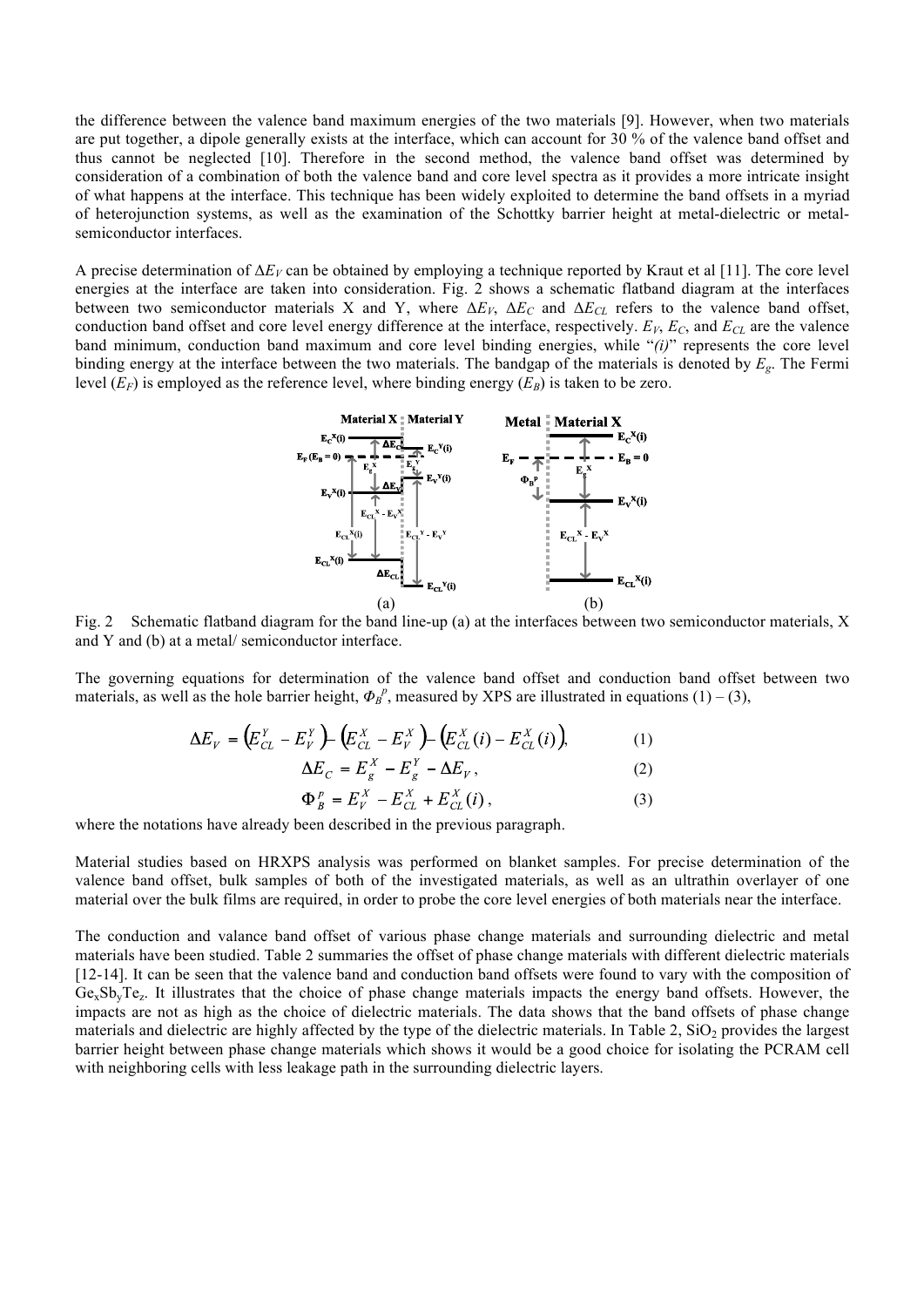|                                |              | $Sb_2Te_3$ | $Ge1Sb4Te7$ | $Ge1Sb2Te4$ | $Ge_2Sb_2Te_5$ | GeTe | $N-Ge_2Sb_2Te_5$<br>$(3.5\%)$ | $N-Ge_2Sb_2Te_5$<br>$(6.2\%)$ | $N-Ge_2Sb_2Te_5$<br>$(7.7\%)$ |
|--------------------------------|--------------|------------|-------------|-------------|----------------|------|-------------------------------|-------------------------------|-------------------------------|
| SiO <sub>2</sub>               | $\Delta E_c$ | 3.28       | 3.04        | 2.98        | 2.79           | 3.33 | 3.37                          | 3.49                          | 3.4                           |
|                                | $\Delta E_v$ | 5.15       | 5.21        | 5.26        | 5.36           | 4.82 | 4.8                           | 4.5                           | 4.4                           |
| Si                             | $\Delta E_c$ |            |             |             | 0.32           |      |                               |                               |                               |
|                                | $\Delta E_v$ |            |             |             | 0.1            |      |                               |                               |                               |
| HfO <sub>2</sub>               | $\Delta E_c$ |            |             |             | 1.2            |      |                               |                               |                               |
|                                | $\Delta E_v$ |            |             |             | 2.9            |      |                               |                               |                               |
| Si <sub>3</sub> N <sub>4</sub> | $\Delta E_c$ |            |             |             | 2.8            |      |                               |                               |                               |
|                                | $\Delta E_v$ |            |             |             | 1.9            |      |                               |                               |                               |

Table 2 Conduction and Valance Band Offset of Various Phase Change Materials and Dielectric Materials [12-14]

The offset of phase change materials and different electrode materials was also investigated [15]. It was observed that a higher work function metal gives rise to a more negative hole barrier. The hole barrier height is the difference between the Fermi-level of the metal and the valance band of the phase change film. Significant Fermi level pinning effect to the charge neutrality level at the interfaces of phase change material was found. Good ohmic contact can be achieved even with a low work function metal. This suggests that there are a large range of metals for good contacts on phase change films. However, although good ohmic contact could be achieved by various metals, the difference in the hole barrier height can be used as a guide to select a better electrode material for PCRAM application. GeSbTe chalcogenide materials are reported to be p-type materials. Hence, lower hole barrier height is possible to reduce the contact resistivity between the metal and phase change materials and gives a higher current for Joule heating in the phase change layer for a given bias. It is observed that increasing the nitrogen content in the phase change film generally raises the hole barrier height, while increasing the vacuum work function of the metal adjacent to the phase change films results in a more negative hole barrier height. The observation would provide a guideline to screen the electrode materials for low current operation from the point of view of efficient electron transportation.

## **3. CONCLUSION**

The electron transportation at the interfaces between phase change materials and surrounding materials is investigated through the band alignment study. The offset between the electrode and phase change materials affects the contact resistance and the carrier injection, which affects the current consumption. While the offset between surrounding dielectric and phase change material influences the carrier confinement in the phase change material region, which affects the leakage current for high density array integration. The study on band alignment has provided a useful tool and guidance to select suitable materials for integration optimization.

# **REFERENCES**

- 1. R. Bez: "Chalcogenide PCM: a Memory Technology for Next Decade", IEDM Tech. Dig. (2009).
- 2. G.Servalli: "A 45nm Generation Phase Change Memory Technology", IEDM Tech. Dig. (2009).
- 3. H. Horii, J. H. Yi, J. H. Park, Y. H. Ha, L. G. Baek, S. O. Park, Y. N. Hwang, S. H. Lee, Y. T. Kim, K. H. Lee, U-I. Chug, and J. T. Moon:" A Novel Cell Technology Using N-doped GeSbTe Films for Phase Change RAM", Symp. VLSI Tech. Dig. (2003).
- 4. N. Takaura, M. Terao, K. Kurotsuchi, T. Yamauchi, O. Tonomura, Y.Hanaoka, R. Takemura, K. Osada, T. Kawahara, and H. Matsuoka: "A GeSbTe phase-Change Memory Cell Featuring a Tungsten Heater Electrode for Low-Power, Highly Stable, and Short-Read-Cycle Operations", IEDM Tech. Dig. (2003).
- 5. Y.H. Ha, J.H. Yi, H. Horii, J.H. Park, S.H. Joo, S.O. Park, U.-I. Chung and J.T. Moon: "An Edge Contact Type Cell for Phase Change RAM Featuring Very Low Power Consumption", Symp. VLSI Tech. Dig. (2003).
- 6. J. I. Lee, H. Park, S. L. Cho, Y. L. Park, B. J. Bae, J. H. Park, J. S. Park, H. G. An, J. S. Bae, D. H. Ahn, Y. T. Kim, H. Horii, S. A. Song, J. C. Shin, S. O. Park, H. S. Kim, U.-I. Chung, J. T. Moon and B. I. Ryu: "Highly Scalable Phase Change Memory with CVD GeSbTe for Sub 50nm Generation", VLSI Symp. Tech. Dig. (2007).